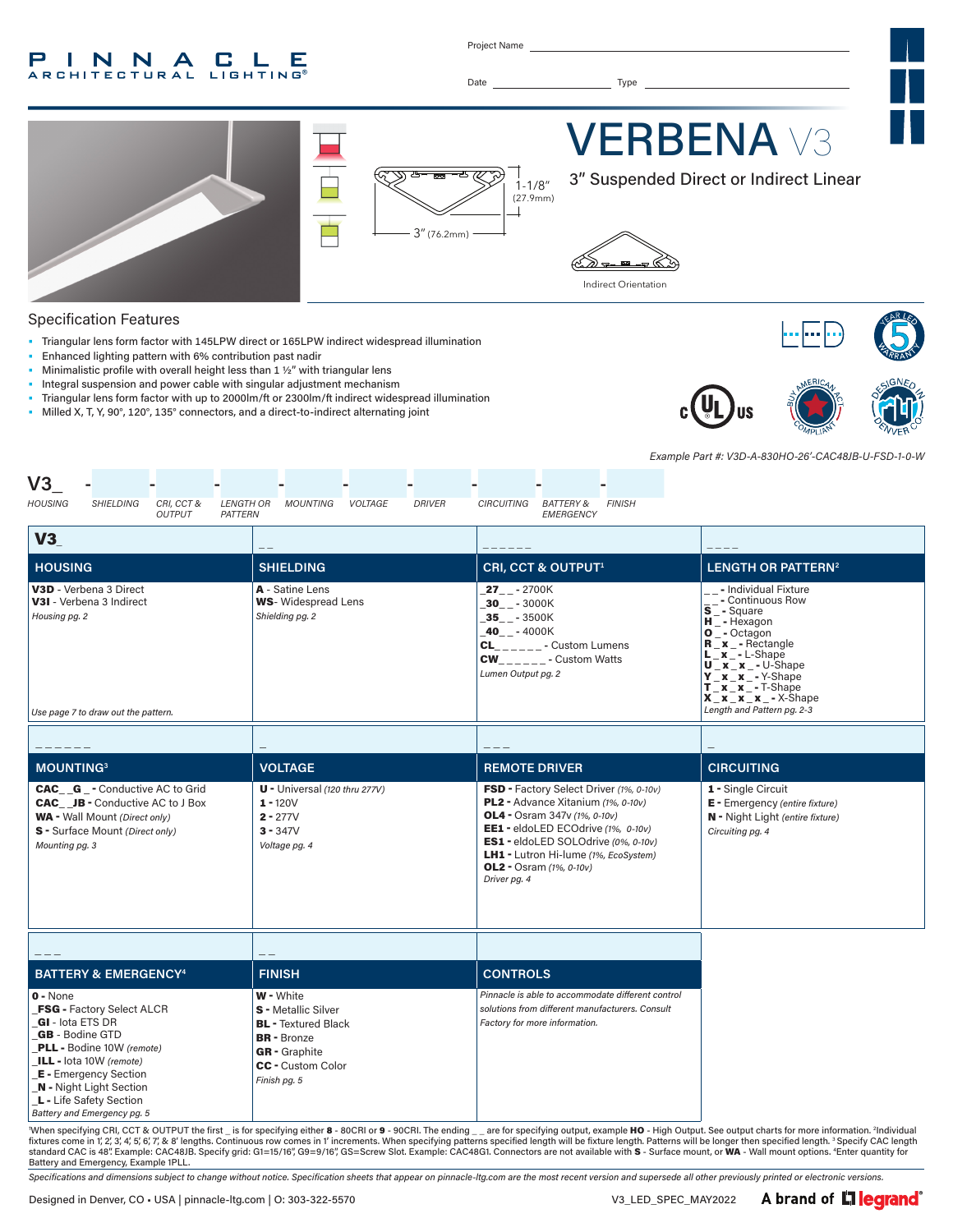





#### **Output**

Specify either 80 or 90 CRI • Longer lead-time may apply for 90 CRI. Consult factory. • 80 CRI = R9≥19 and 90 CRI = R9≥61

|  | <b>Custom Output - Lumens OR Wattage</b> |  |
|--|------------------------------------------|--|
|--|------------------------------------------|--|

| $CL_{\_\_--\_\_}$ Specify CRI, CCT and desired lumens (i.e. CL835500)                        | Total Max lumens: A Lens-2.044, WS Lens-2,312. Max lumens dependant on color temp. Consult factory for more information |
|----------------------------------------------------------------------------------------------|-------------------------------------------------------------------------------------------------------------------------|
| $CW_{\_ \_ \_ \_ \_ \_ \_ \_ \_ \_ \_ \}$ Specify CRI, CCT and desired wattage (i.e. CW9407) | Total Max watts: 14.8. Consult factory for more information                                                             |

#### 80 CRI

|               | Color | Output | Lumens <sup> </sup><br>per foot | Shielding<br>A |          | <b>WS</b>              |          |
|---------------|-------|--------|---------------------------------|----------------|----------|------------------------|----------|
|               |       |        |                                 | Satine Lens    |          | <b>Widespread Lens</b> |          |
|               |       |        |                                 | LPW            | Watts/ft | LPW                    | Watts/ft |
| 830LO         | 3000K | Low    | 500                             | 142            | 3.5      | 161                    | 3.1      |
| <b>830MO</b>  | 3000K | Medium | 750                             | 141            | 5.3      | 160                    | 4.7      |
| <b>830HO</b>  | 3000K | High   | 1000                            | 141            | 7.1      | 158                    | 6.3      |
| 835LO         | 3500K | Low    | 500                             | 146            | 3.4      | 164                    | 3.0      |
| 835MO         | 3500K | Medium | 750                             | 145            | 5.2      | 164                    | 4.6      |
| 835HO         | 3500K | High   | 1000                            | 145            | 6.9      | 163                    | 6.1      |
| 840LO         | 4000K | Low    | 500                             | 148            | 3.4      | 167                    | 3.0      |
| <b>840MO</b>  | 4000K | Medium | 750                             | 147            | 5.1      | 167                    | 4.5      |
| <b>840HO</b>  | 4000K | High   | 1000                            | 146            | 6.9      | 166                    | 6.0      |
| <b>90 CRI</b> |       |        |                                 |                |          |                        |          |
| <b>927LO</b>  | 2700K | Low    | 500                             | 115            | 4.3      | 131                    | 3.8      |
| <b>927MO</b>  | 2700K | Medium | 750                             | 114            | 6.6      | 130                    | 5.8      |
| <b>927HO</b>  | 2700K | High   | 1000                            | 113            | 8.8      | 129                    | 7.8      |
| 930LO         | 3000K | Low    | 500                             | 119            | 4.2      | 136                    | 3.7      |
| <b>930MO</b>  | 3000K | Medium | 750                             | 118            | 6.4      | 134                    | 5.6      |
| <b>930HO</b>  | 3000K | High   | 1000                            | 117            | 8.5      | 134                    | 7.5      |
| 935LO         | 3500K | Low    | 500                             | 121            | 4.1      | 138                    | 3.6      |
| 935MO         | 3500K | Medium | 750                             | 120            | 6.3      | 136                    | 5.5      |
| 935HO         | 3500K | High   | 1000                            | 119            | 8.4      | 136                    | 7.3      |
| <b>940LO</b>  | 4000K | Low    | 500                             | 125            | 4.0      | 142                    | 3.5      |
| <b>940MO</b>  | 4000K | Medium | 750                             | 123            | 6.1      | 140                    | 5.3      |

### Length

• All individual units cannot be joined, end plates are factory installed and cannot be removed

**940HO** 4000K High |1000 |122 |8.2 |140 |7.1

• End caps add 2-1/2" (1-1/4" per end) to the overall length of the fixture/row, end caps do not add to mounting distance

• For patterns, refer to Pattern section on next page

|                  | . or patterne, refer to rattern economical next page |                |                |                |                |                |                |                                       |
|------------------|------------------------------------------------------|----------------|----------------|----------------|----------------|----------------|----------------|---------------------------------------|
| 1                | $\mathbf{2}$                                         | 3              | 4              | 5              | 6              | 7              | 8              | $\qquad \qquad -$                     |
| Indiv. Fixture   | Indiv. Fixture                                       | Indiv. Fixture | Indiv. Fixture | Indiv. Fixture | Indiv. Fixture | Indiv. Fixture | Indiv. Fixture | Cont. Run                             |
| $12''$ (304.8mm) |                                                      |                |                |                |                |                |                | Specify nominal<br>overall row length |
|                  | 24'' (609.6mm)                                       |                |                |                |                |                |                | to the 1'                             |
|                  |                                                      | 36" (914.4mm)  |                |                |                |                |                |                                       |
|                  |                                                      |                | 48" (1219.2mm) |                |                |                |                |                                       |
|                  |                                                      |                |                | 60" (1524mm)   |                |                |                |                                       |
|                  |                                                      |                |                |                | 72" (1828.8mm) |                |                |                                       |
|                  |                                                      |                |                |                |                | 84" (2133.6mm) |                |                                       |
|                  |                                                      |                |                |                |                |                | 96" (2438.4mm) |                                       |
|                  |                                                      |                |                |                |                |                |                | Specify to the $1'$                   |

*Specifications and dimensions subject to change without notice. Specification sheets that appear on pinnacle-ltg.com are the most recent version and supersede all other previously printed or electronic versions.*

Designed in Denver, CO • USA | pinnacle-ltg.com | O: 303-322-5570 F: 303-322-5568

V3\_LED\_SPEC\_MAY2022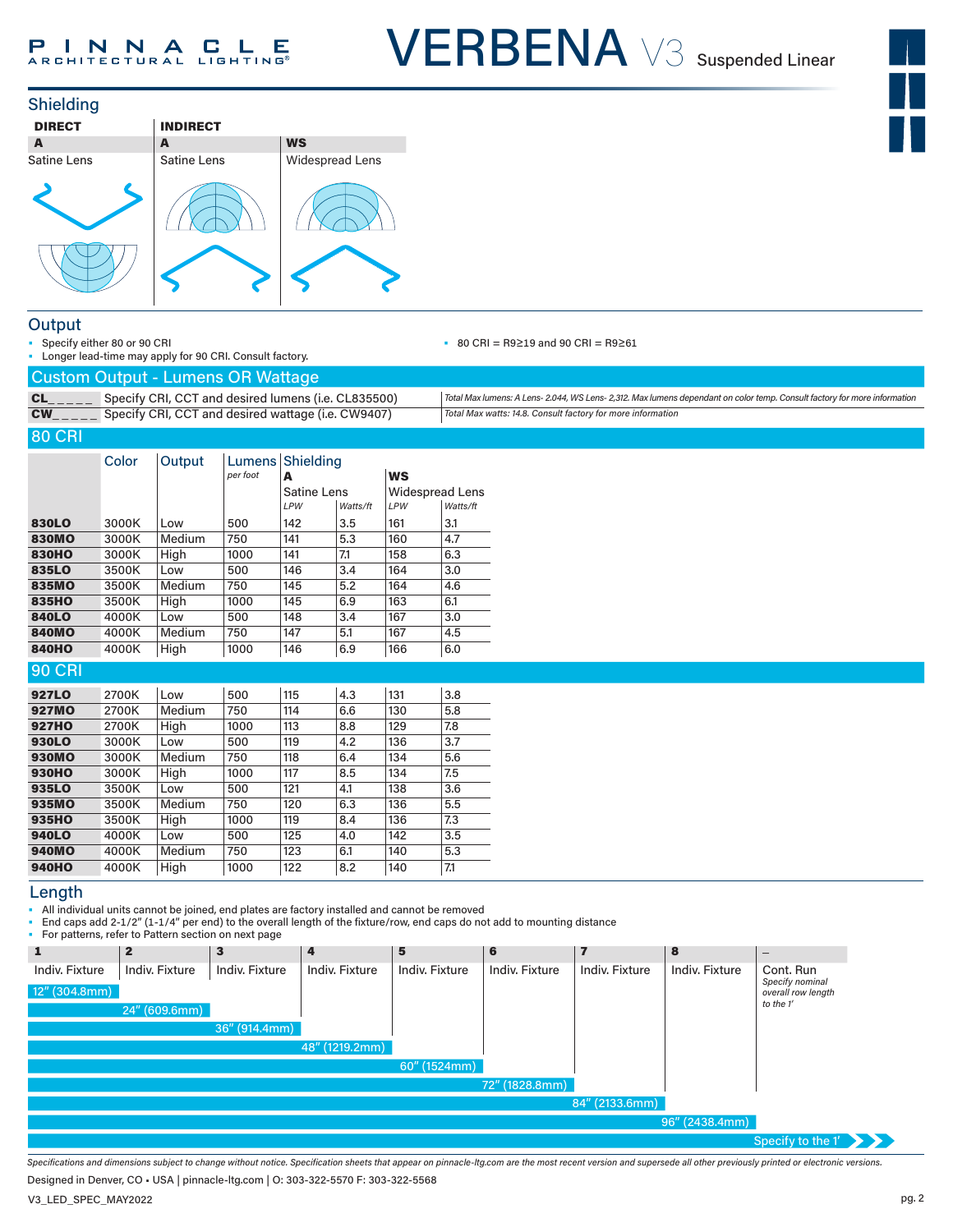

#### **Patterns**

- Specify pattern shape and requested fixture length
- Length spcified will not reflect overall pattern dimensions
- Angles and shapes not shown require Mod Pattern; consult factory
- All connectors are NON ILLUMINATED
- Minimum length for any single part of a pattern is 2'
- All lengths are TO THE FOOT ONLY
- Driver/Battery Count dictated by product configuration
- Our in house milling capabilities enable the design and development of any non-standard connector.
- Example part number: V3D-A-835HO-Y8x6x8-AC48JB-U-FSD-1-0-GR see resource guide for more information
- Patterns cannot be used with S or WA mounting





### Mounting

- Specify cable length in ordering code (CAC48JB)
- Adjustable cable. Specify 48", 120", 240", or 350"
- End plates attached at factory
- Canopies and mounts match fixture finish. See Finish section for additional details.

| <b>CAC</b><br>G | Conductive AC to Grid (specify grid type: G1, G9, GS) |
|-----------------|-------------------------------------------------------|
| CAC JB          | Conductive AC to Junction Box                         |
| <b>WA</b>       | Wall Mount (Direct Only, ADA compliant, no patterns)  |
| S               | Surface Mount (Direct Only, no patterns)              |

#### Mounting Details

• CAC is an integrated power and suspension cable that is smaller in diameter than a traditional SJT cable. CAC is 2 conductive cables and suspension, standard power cable (SJT) is 5 conductive cables and no suspension.



• A larger power side canopy allows for adjustability of the CAC cable inside of the canopy.



- Approved for dry/damp location unless otherwise noted
- Refer to installation instructions during installation at the job site
- Maximum fixture weight is 10 lbs for a standard 4' fixture
- Driver/Battery Count dictated by product configuration



*Specifications and dimensions subject to change without notice. Specification sheets that appear on pinnacle-ltg.com are the most recent version and supersede all other previously printed or electronic versions.*

Designed in Denver, CO • USA | pinnacle-ltg.com | O: 303-322-5570 F: 303-322-5568

V3\_LED\_SPEC\_MAY2022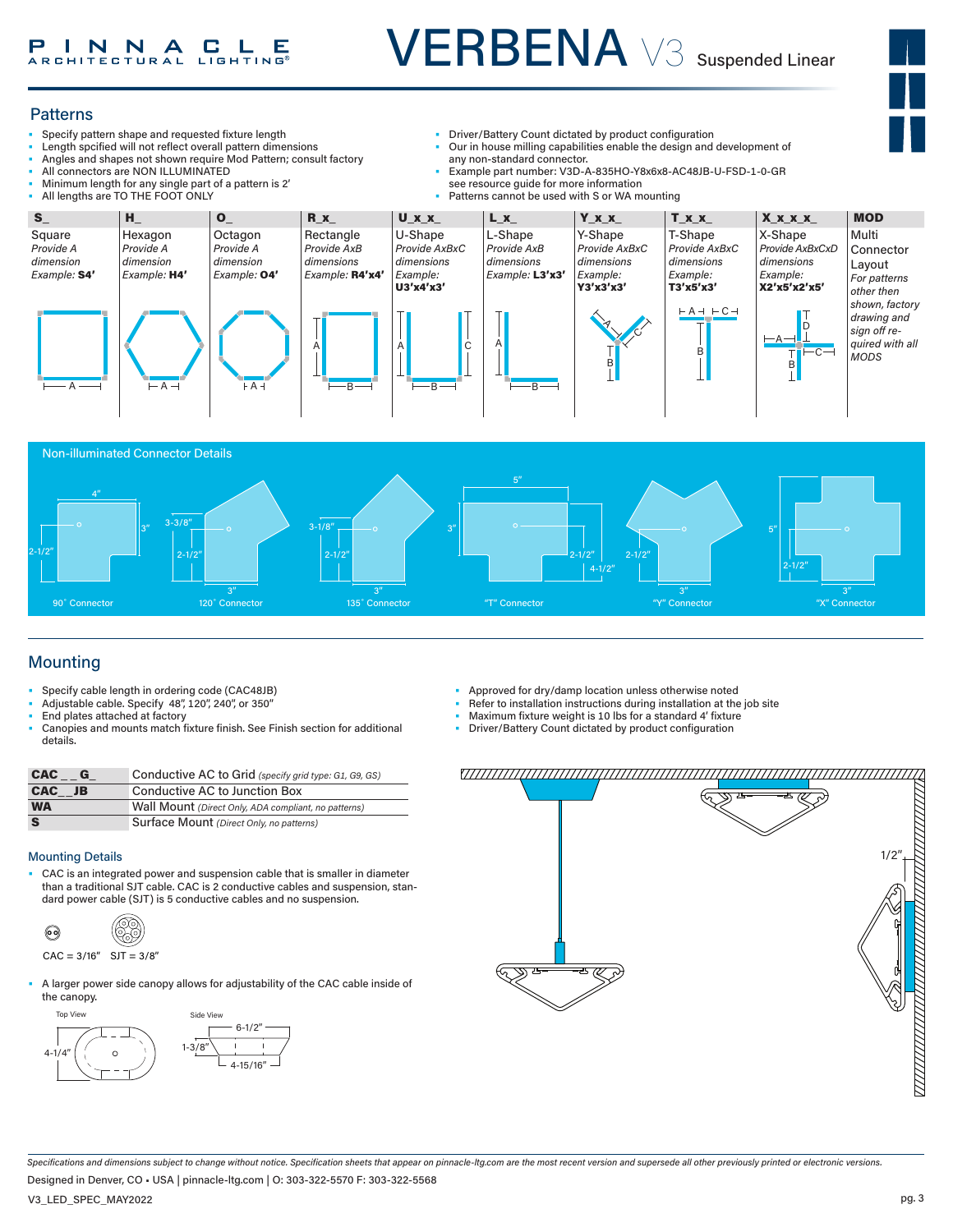#### Voltage

Some VERBENA configurations will not accommodate all voltage options; consult with factory

| υ  | Universal |
|----|-----------|
|    | 120 volt  |
|    | 277 volt  |
| -3 | 347 volt  |

#### Remote Driver

- Driver/Battery Count dictated by product configuration
- Standard Driver Option = FSD
- Driver Lifetime: 50,000 hours at 25°C ambient operating conditions
- For more driver options, see Pinnacle Resource Guide Some VERBENA configurations will not accommodate all driver options; consult with factory
- All configurations with no PLL, ILL or Emergency Control Device options will use Slim Remote Box

| 0-10V Drivers         |                                                           |
|-----------------------|-----------------------------------------------------------|
| <b>FSD</b>            | Factory Select Driver (1%, 0-10v)                         |
| PL <sub>2</sub>       | Signify Advance Xitanium 1%, 0-10v                        |
| OL <sub>2</sub>       | Osram Optotronic, 1%, 0-10v                               |
| OL <sub>4</sub>       | Osram Optotronic 347v, 1% 0-10v, requires 347v option     |
| EE1                   | eldoLED ECOdrive 1%, 0-10v Logarithmic                    |
| EE <sub>2</sub>       | eldoLED ECOdrive 1%, 0-10v Linear                         |
| ES1                   | eldoLED SOLOdrive 0-10v, 0% Logarithmic                   |
| ES <sub>2</sub>       | eldoLED SOLOdrive 0-10v, 0% Linear                        |
| <b>DALI Drivers</b>   |                                                           |
| EE3                   | eldoLED SOLOdrive .1%, DALI (logarithmic)                 |
| EE4                   | eldoLED SOLOdrive .1%, DALI (linear)                      |
| <b>Lutron Drivers</b> |                                                           |
| LH <sub>1</sub>       | Lutron Hi-lume Soft-on, Fade-to-black 1%, EcoSystem, LDE1 |
| LH4                   | Lutron Hi-Lume 1%, 2-wire, Lutron-LTEA2W, 120v only       |

#### How to specify Circuiting, Battery and Emergency

Select fixture circuiting from options below

Some VERBENA configurations will not accommodate all circuiting options, consult with factory

#### **Circuiting**

1

|   | Single Circuit                |
|---|-------------------------------|
|   | <b>Emergency Circuit only</b> |
| N | Night Light Circuit only      |

Slim Remote Box



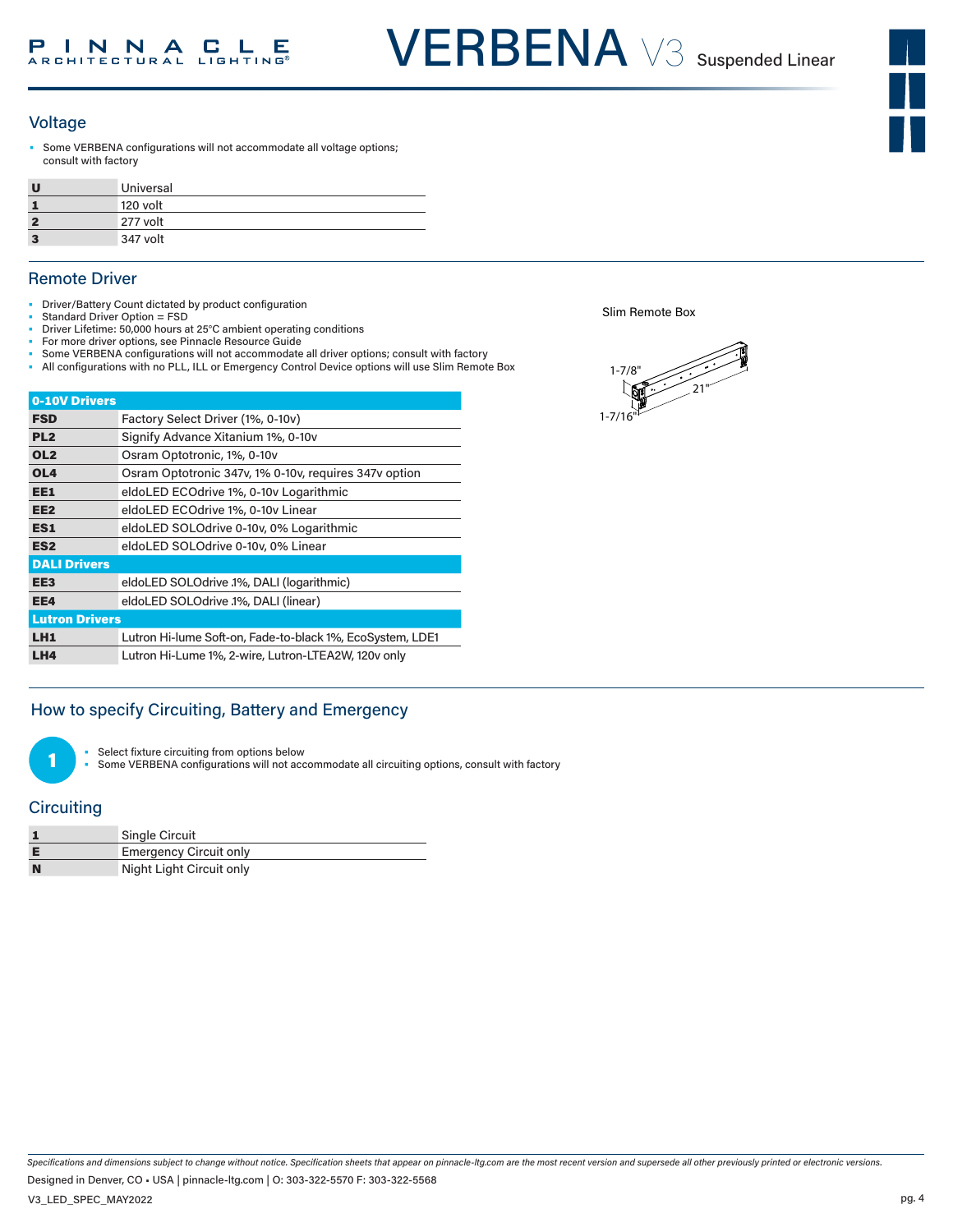### INNACLE

# VERBENA V3 Suspended Linear





• Battery and emergency section options are available in addition to fixture circuit<br>• Select battery and emergency section options below; factory shop drawing required<br>• Some VERBENA configurations will not accommodate al Battery and emergency section options are available in addition to fixture circuit<br>Select battery and emergency section options below; factory shop drawing required

- 
- Configurations with PLL or ILL or any Emergency control device will require standard remote box.

#### **Battery and/or Emergency**  If Required



**0** No battery or specific emergency section required

#### **Battery**

- Select battery section type if required, indicate total QTY*. Example 2PLL* 1-7/8"
- 90 minute battery runtime; test button is remote to fixture and requires an additional drop 21"
- Entire direct fixture housing is on battery for individual fixtures
- For more battery options available, see Pinnacle Resource Guide

| $\bf{0}$   | No Battery                                |
|------------|-------------------------------------------|
| <b>ILL</b> | lota 10w Integral Lithium, Self Testing   |
| <b>IRC</b> | lota 10w Remote                           |
| <b>IRH</b> | lota 20w Remote                           |
| <b>PLL</b> | Bodine 10w Integral Lithium, Self Testing |
| <b>PRL</b> | Bodine 7w Remote                          |
| <b>PRS</b> | Bodine 7w Remote, Self Testing            |
| <b>PRD</b> | Bodine 10w Remote, Dual Flex              |
| <b>PRH</b> | Bodine 20w Remote                         |

#### **Emergency**

- Select emergency section type if required, indicate total QTY. *Example 1E*
- Combine battery and emergency section ordering codes if both options are selected Emergency circuiting sections are for use when specifying emergency
- options on continious runs

| $_FSG$                    | Factory Select ALCR, Automatic Load Control Relay |
|---------------------------|---------------------------------------------------|
| $\overline{\mathsf{G}}$ l | lota ETS DR, Emergency Lighting Control Device    |
| $-GB$                     | Bodine GTD, Emergency Lighting Control Device     |
| LE.                       | <b>Emergency circuit</b>                          |
| $\blacksquare$ N          | Night Light circuit                               |
| п.                        | Life Safety circuit section NO THROUGH WIRE       |

| $2^{A}$    |                |  |
|------------|----------------|--|
|            |                |  |
| $\sigma$ , | 2 <sup>n</sup> |  |

Standard Remote Box

For Approximate Battery Lumen Output • Multiply battery wattage X fixture LPW shown on Lumen Table  $\text{-}$  92.3 (LPW) x 10 (watts) = 923 battery lumen output

|                                                                                     | <b>Battery OR Emergency Ordering Examples</b>          |                        |  |  |  |  |  |  |
|-------------------------------------------------------------------------------------|--------------------------------------------------------|------------------------|--|--|--|--|--|--|
|                                                                                     | • Single circuit, 10w Battery                          | Ordering Code: 1-1PLL  |  |  |  |  |  |  |
|                                                                                     | • Emergency only, 10w Battery                          | Ordering Code: E-1PLL  |  |  |  |  |  |  |
|                                                                                     | · Single circuit, GTD required                         | Ordering Code: 1-1GB   |  |  |  |  |  |  |
| <b>Combination Section Ordering Examples</b>                                        |                                                        |                        |  |  |  |  |  |  |
|                                                                                     | Single circuit, (1) 10w battery, (1) emergency section | Ordering Code: 1-1PL1E |  |  |  |  |  |  |
| Ordering Code: M-2PLL2E<br>• Multi circuit, (2) 10w battery, (2) emergency sections |                                                        |                        |  |  |  |  |  |  |
|                                                                                     | • Single circuit, (1) night light section              | Ordering Code: 1-1N    |  |  |  |  |  |  |
|                                                                                     |                                                        |                        |  |  |  |  |  |  |

#### Finish

- Standard powder-coat textured white, metallic silver, textured black, graphite or bronze painted finish; consult factory for chip of standard paint finishes
- Selecting a fixture finish other than white may impact lumen output; consult factory for more information

| W         | White (white cord/white canopy)                      |
|-----------|------------------------------------------------------|
| S         | Metallic Silver (grey cord/silver canopy)            |
| BL        | Textured Black (black cord/black canopy)             |
| <b>BR</b> | Bronze (white cord/bronze canopy)                    |
| <b>GR</b> | Graphite (white cord/graphite canopy)                |
| cc        | Custom Color (white cord/CC canopy to match fixture) |

#### **Controls**

• Pinnacle is able to accommodate different control solutions from different manufacturers. Consult Factory for more information.

*Specifications and dimensions subject to change without notice. Specification sheets that appear on pinnacle-ltg.com are the most recent version and supersede all other previously printed or electronic versions.*

Designed in Denver, CO • USA | pinnacle-ltg.com | O: 303-322-5570 F: 303-322-5568

V3\_LED\_SPEC\_MAY2022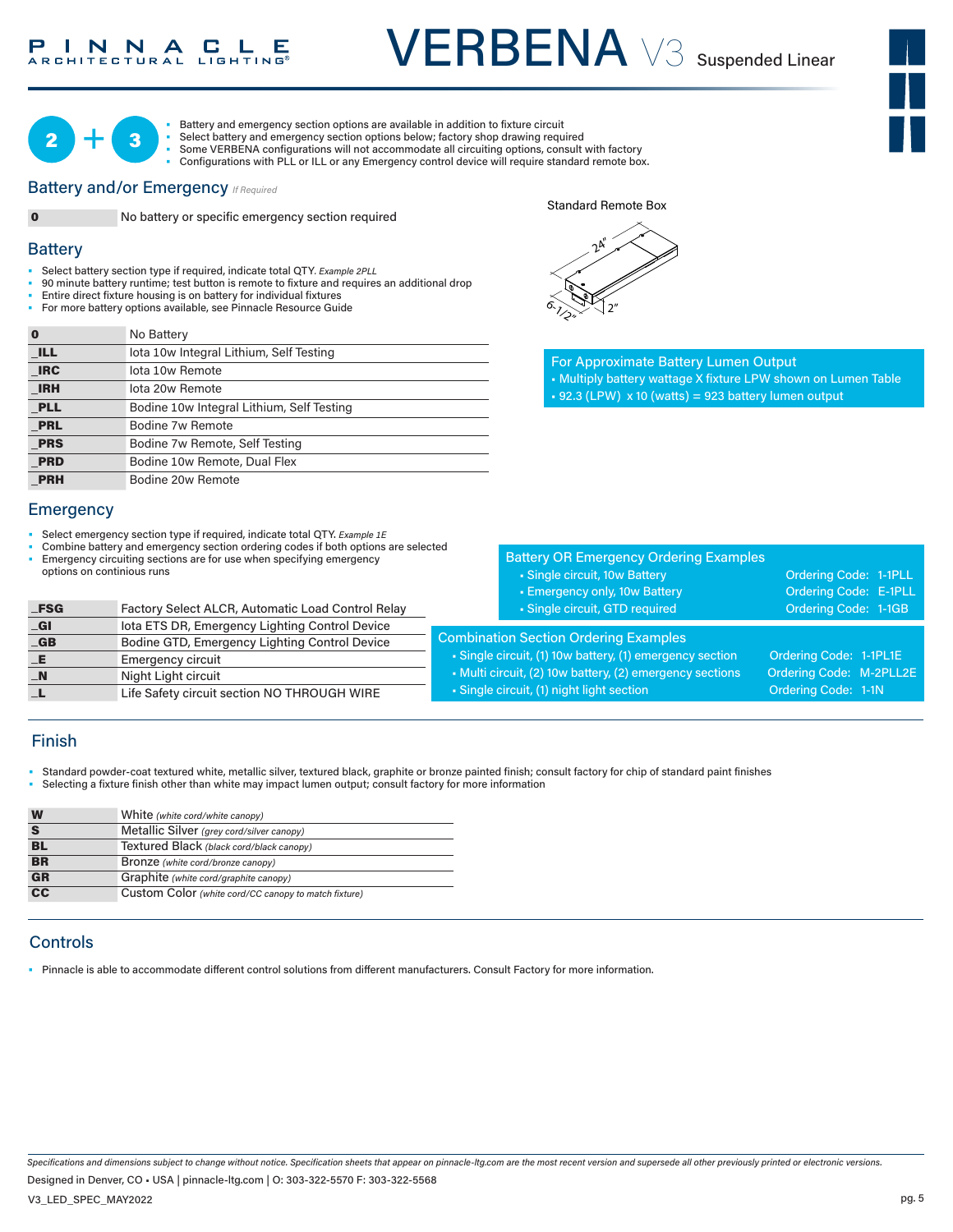### PINNACLE<br>ARCHITECTURAL LIGHTING®

## VERBENA V3 Suspended Linear



#### **Photometrics** Satine Lens





#### **Candela Distribution**

| Vert<br>Angle |      | <b>Horizontal Angle</b> |      |      |      | Angle In<br>Degrees | Average<br>0-Deg | Average<br>45-Deg | Avera<br>$90 - D$ |
|---------------|------|-------------------------|------|------|------|---------------------|------------------|-------------------|-------------------|
|               | 0    | 22.5                    | 45   | 67.5 | 90   | 45                  | 14199            | 11327             | 1077              |
| 0             | 1117 | 1117                    | 1117 | 1117 | 1117 | 55                  | 13556            | 10171             | 9731              |
| 5             | 1110 | 1114                    | 1109 | 1109 | 1113 | 65                  | 12502            | 8940              | 9357              |
| 10            | 1110 | 1114                    | 1109 | 1109 | 1113 | 75                  | 10627            | 8679              | 9572              |
| 15            | 1095 | 1099                    | 1095 | 1096 | 1100 | 85                  | 8488             | 8857              | 9984              |
| 20            | 1095 | 1099                    | 1095 | 1096 | 1100 |                     |                  |                   |                   |
| 25            | 1071 | 1074                    | 1072 | 1073 | 1077 |                     |                  |                   |                   |
| 30            | 1071 | 1074                    | 1072 | 1073 | 1077 |                     |                  |                   |                   |
| 35            | 1036 | 1041                    | 1039 | 1042 | 1047 |                     |                  |                   |                   |
| 40            | 1036 | 1041                    | 1039 | 1042 | 1047 |                     |                  |                   |                   |
| 45            | 994  | 999                     | 998  | 1002 | 1007 |                     |                  |                   |                   |
| 50            | 994  | 999                     | 998  | 1002 | 1007 |                     |                  |                   |                   |
| 55            | 942  | 947                     | 949  | 953  | 960  |                     |                  |                   |                   |
| 60            | 942  | 947                     | 949  | 953  | 960  |                     |                  |                   |                   |
| 65            | 884  | 889                     | 892  | 897  | 905  |                     |                  |                   |                   |
| 70            | 884  | 889                     | 892  | 897  | 905  |                     |                  |                   |                   |
| 75            | 818  | 822                     | 828  | 837  | 843  |                     |                  |                   |                   |
| 80            | 818  | 822                     | 828  | 837  | 843  |                     |                  |                   |                   |
| 85            | 747  | 750                     | 757  | 770  | 778  |                     |                  |                   |                   |
| 90            | 747  | 750                     | 757  | 770  | 778  |                     |                  |                   |                   |

| lela Distribution       |      |      |                     | Luminance Data (cd/sq.m) |                   |                   |       |       |
|-------------------------|------|------|---------------------|--------------------------|-------------------|-------------------|-------|-------|
| <b>Horizontal Angle</b> |      |      | Angle In<br>Degrees | Average<br>0-Dea         | Average<br>45-Dea | Average<br>90-Dea |       |       |
| O                       | 22.5 | 45   | 67.5                | 90                       | 45                | 14199             | 11327 | 10779 |
| 1117                    | 1117 | 1117 | 1117                | 1117                     | 55                | 13556             | 10171 | 9731  |
| 1110                    | 1114 | 1109 | 1109                | 1113                     | 65                | 12502             | 8940  | 9357  |
| 1110                    | 1114 | 1109 | 1109                | 1113                     | 75                | 10627             | 8679  | 9572  |
| 1095                    | 1099 | 1095 | 1096                | 1100                     | 85                | 8488              | 8857  | 9984  |

#### Widespread Lens

| Test#     | KPL2015-1     |
|-----------|---------------|
| Catalog # | V3I-N-WS-40-4 |
| Lumens    | 3883 Lm       |
| Watts     | 24.2 W        |
| Efficacy  | 161 LPW       |
|           |               |
|           |               |



#### Candela Distribution

| Vert  | <b>Horizontal Angle</b> |
|-------|-------------------------|
| Angle |                         |

|     |      | 22.5 |      |      |      |
|-----|------|------|------|------|------|
|     | 0    |      | 45   | 67.5 | 90   |
| 90  | 13   | 92   | 201  | 255  | 259  |
| 95  | 48   | 130  | 260  | 320  | 324  |
| 100 | 98   | 181  | 323  | 391  | 394  |
| 105 | 162  | 234  | 388  | 466  | 472  |
| 110 | 237  | 304  | 456  | 546  | 556  |
| 115 | 315  | 382  | 526  | 624  | 631  |
| 120 | 397  | 459  | 607  | 701  | 709  |
| 125 | 474  | 539  | 687  | 781  | 789  |
| 130 | 556  | 618  | 762  | 856  | 865  |
| 135 | 637  | 693  | 826  | 919  | 929  |
| 140 | 711  | 764  | 882  | 968  | 977  |
| 145 | 784  | 829  | 926  | 1002 | 1011 |
| 150 | 850  | 886  | 964  | 1024 | 1032 |
| 155 | 909  | 935  | 993  | 1037 | 1043 |
| 160 | 960  | 977  | 1015 | 1043 | 1048 |
| 165 | 999  | 1010 | 1031 | 1046 | 1050 |
| 170 | 1029 | 1032 | 1043 | 1048 | 1051 |
| 175 | 1046 | 1048 | 1050 | 1049 | 1051 |
| 180 | 1052 | 1052 | 1052 | 1052 | 1052 |
|     |      |      |      |      |      |

For all available IES files, please visit our website at pinnacle-ltg.com. Photometry testing in accordance to IESNA-LM-79-08 at an NVLAP accredited testing laboratory. Testing conducted at 25°C ambient conditions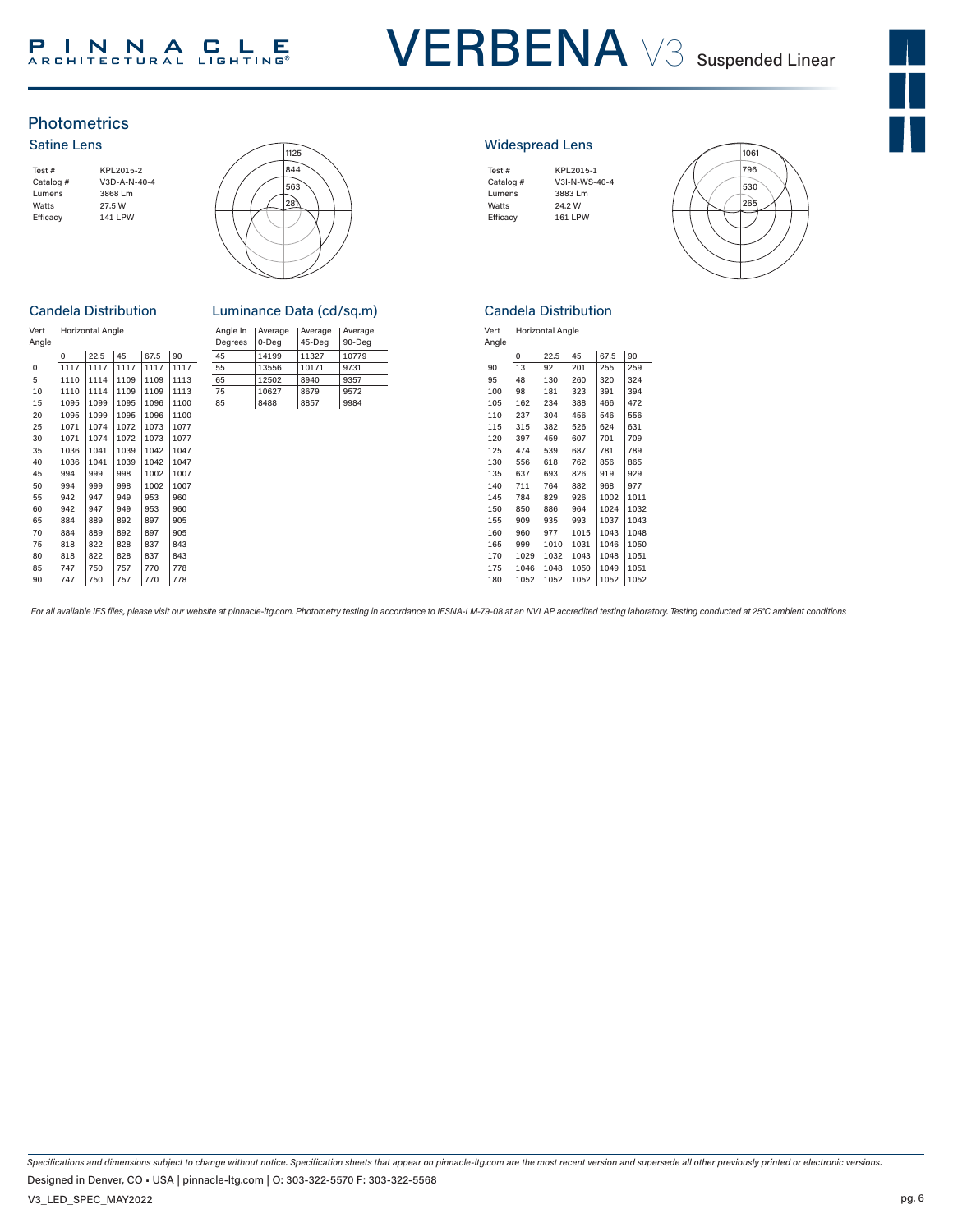#### Multi Connector Layout

- Use the below to sketch your desired pattern. Available fixture and connectors are listed in the legend. Label your pattern components according to legend to simplify specification.
- Label the linear sections with length, and lable the pattern with light direction, Direct (D) or Indirect (I) entire pattern will be either direct or indirect, to
- change direction of light in pattern see V3AJ spec sheet.
- Cannot use connector with another connector.<br>• All lengths are TO THE FOOT ONLY. All lengths are TO THE FOOT ONLY.



*Specifications and dimensions subject to change without notice. Specification sheets that appear on pinnacle-ltg.com are the most recent version and supersede all other previously printed or electronic versions.*

Designed in Denver, CO • USA | pinnacle-ltg.com | O: 303-322-5570 F: 303-322-5568